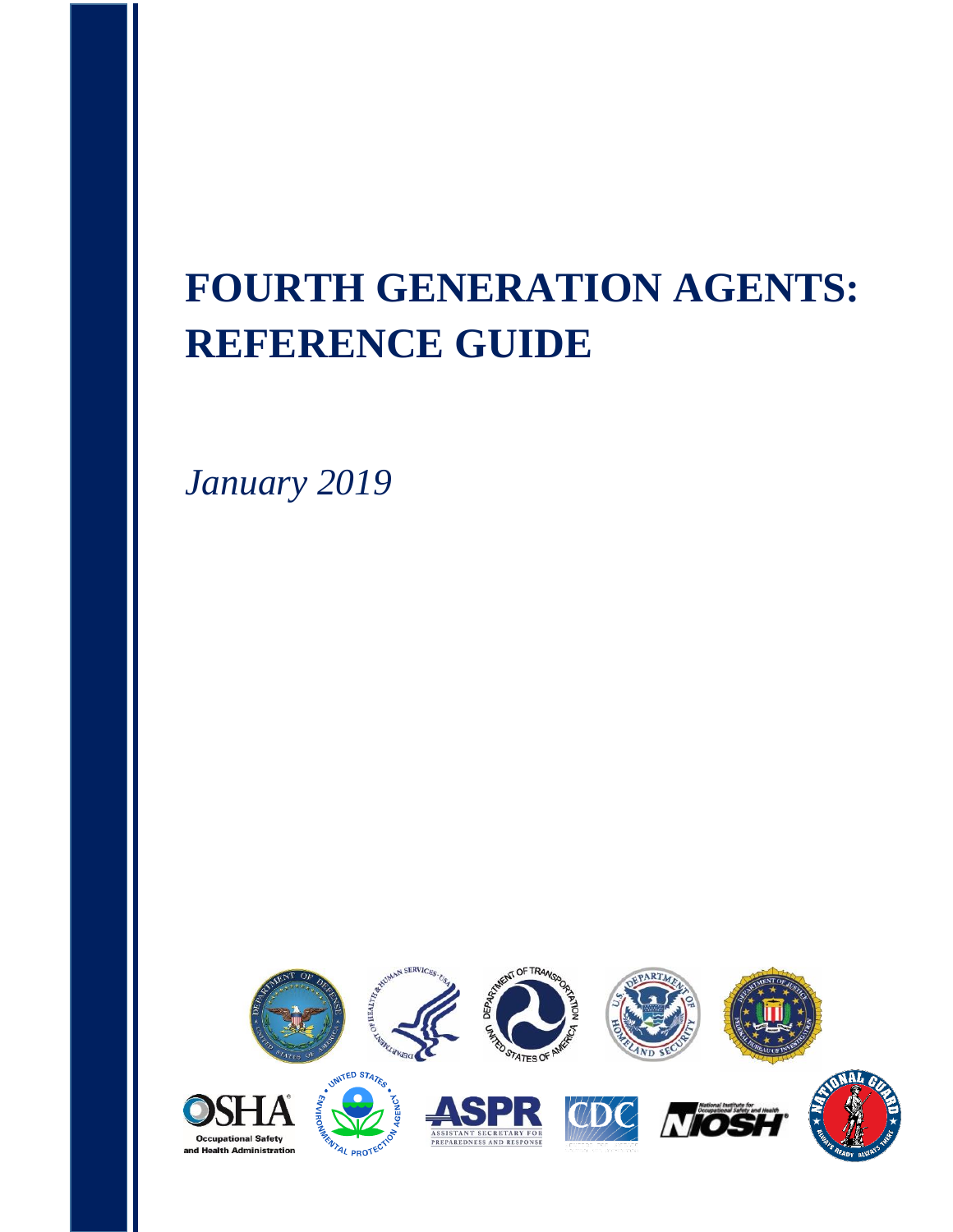## **FOURTH GENERATION AGENTS REFERENCE GUIDE**

#### *(Information as of January 18, 2019)*

#### *Introduction*

- This guide was developed as part of ongoing preparedness for all hazards and is intended to inform decisions, protect emergency responders, and support response operations if an incident ever occurs involving a fourth generation agent (FGA, also known as A-series or Novichok nerve agents), such as the one used in the United Kingdom in 2018. No illicit use or manufacture of an FGA or other nerve agent is known to have occurred in the United States, and there is no known threat of any nerve agent use in the United States.
- This guide is a supplement to the *FGA Safety Awareness for First On-Scene Responders* document. Please visit https://chemm.nlm.nih.gov/nerveagents/FGA.htm for [FGA-related resources.](https://chemm.nlm.nih.gov/nerveagents/FGA.htm)
- This guide is based on 1) the interpretation of available data on FGAs by U.S. government experts; 2) previously developed federal guidance related to nerve agents; and 3) feedback from local and state emergency responders.
- This guide encompasses a range of potential scenarios involving various methods of FGA dissemination and routes of exposure.

#### *Identification*

- FGAs are chemical warfare agents (CWAs) that are unique organophosphorus compounds. They are more persistent than other nerve agents and are at least as toxic as VX.
- If you suspect a potential nerve agent incident, implement protocols for a hazardous materials response and ensure the local FBI Weapons of Mass Destruction (WMD) Coordinator is notified immediately. The FBI will investigate the threat or presence of any nerve agent, including FGAs, as a violation of federal law.
- The National Guard WMD-Civil Support Teams (WMD-CSTs) possess unique training and may perform field identification with specialized U.S. government fielded equipment when assisting local and state responders. Your state Emergency Operations Center can contact the WMD-CSTs if you suspect a nerve agent release.

## *Hazard Identification*

- Entry into an area with known or suspected FGA contamination should be limited to lifesaving activities.
- FGAs are low volatility nerve agents (highly persistent; pose a significant cross-contamination hazard; do not easily evaporate; unlikely to present vapor hazard) and are most likely to be encountered as a liquid. Early recognition may be extremely challenging due to the possibility of delayed onset of symptoms for up to 3 days post exposure.
- The most likely route of exposure is skin contact, but FGAs can also be absorbed into the body by mucous membrane contact (eyes, nose, mouth), inhalation, or ingestion. FGAs may cause rapid or delayed onset of symptoms, depending on the specific agent, dose, and route of exposure.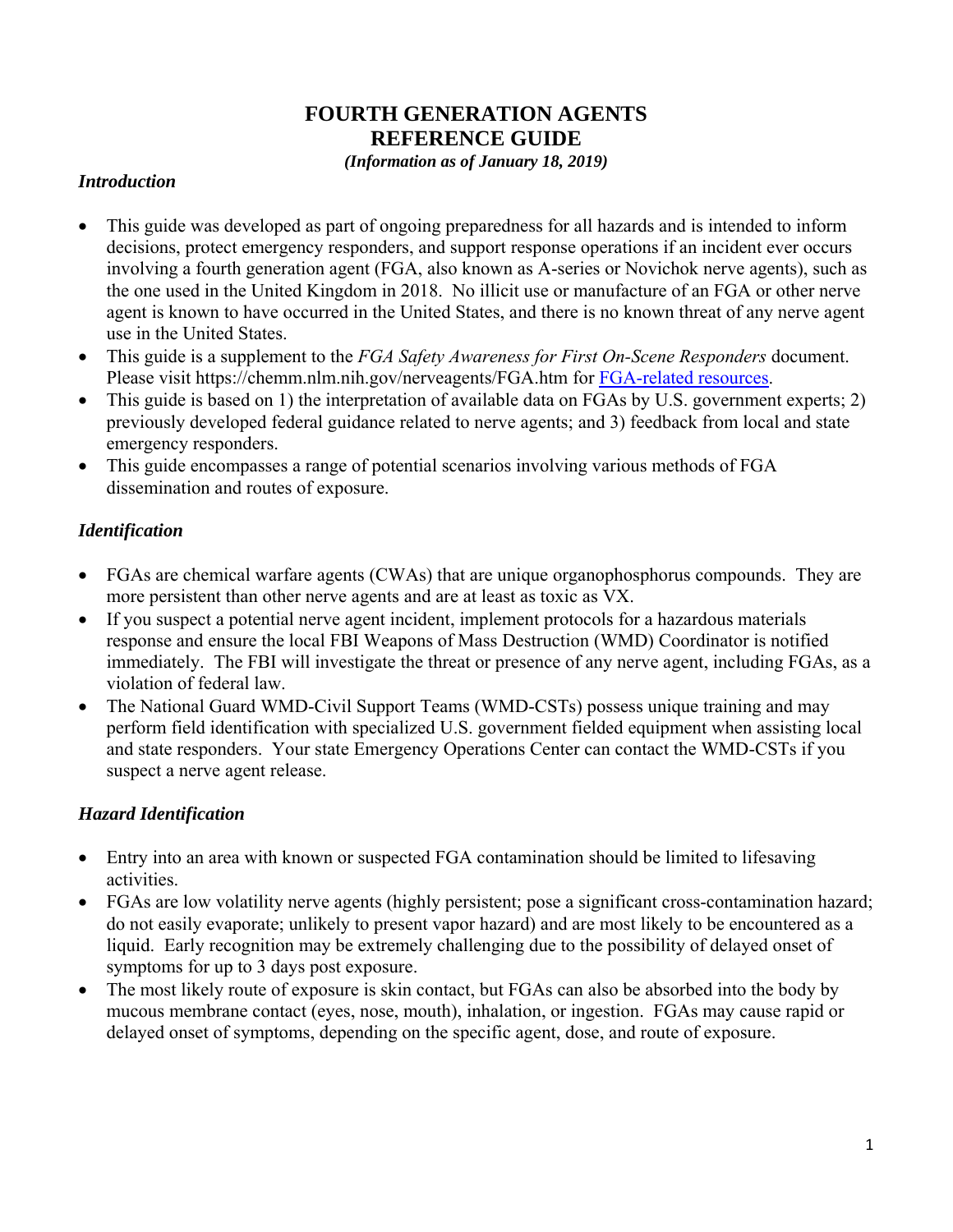## *Field Detection and Sampling*

- Detecting FGAs is more challenging than detecting other chemical agents. There is a limited fielded capability within hazardous materials teams to detect, characterize, and identify FGAs.
	- o M8 paper may be useful in detecting liquid FGAs. Upon exposure to a liquid, a yellow/green or green/blue color is indicative of an FGA, and may shift to a more yellow color over time (up to 10 minutes). This color change is further indicative of an FGA versus VX.
- Failure to detect does not mean that FGAs are not present.
- Monitoring, sampling, and analysis by U.S. government specialized assets may be the only way to determine if FGAs are present. Initial field detection of FGAs may be possible, but more definitive identification of the presence of an FGA will require specialized resources.



*Liquid FGA on M8 Paper – 10 Seconds*



*Liquid FGA on M8 Paper – 10 Minutes*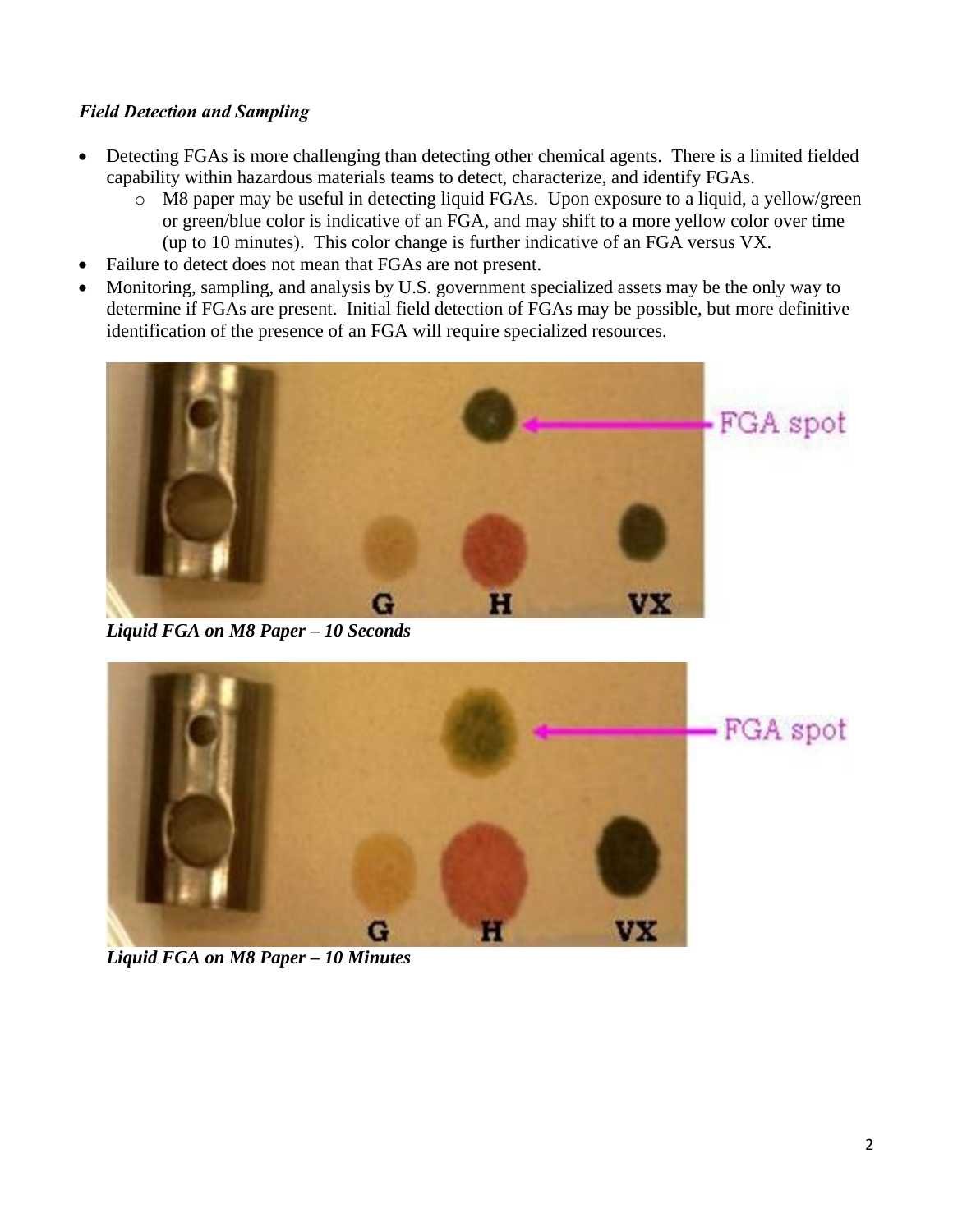#### *Medical Management Overview*

- FGAs are more persistent than and at least as potent as other nerve agents. FGAs may require more aggressive supportive care, greater amounts of medication, and a longer duration of treatment.
- Along with supportive care and patient decontamination, the mainstays of managing nerve agent toxicity, including FGA toxicity, are anticholinergics (e.g., atropine), oxime AChE reactivators (e.g., pralidoxime chloride, or 2-PAM), and anticonvulsants (e.g., the benzodiazepines - diazepam, midazolam, and lorazepam).
- See the *FGA [Medical Management Guidelines](https://chemm.nlm.nih.gov/nerveagents/FGA.htm)* (https://chemm.nlm.nih.gov/nerveagents/FGA.htm) for detailed information on treatment.

## *Fire Fighting Measures*

- See Department of Transportation Emergency Response Guidebook GUIDE 153 and guidance for UN2810 VX (Table 1: Initial Isolation and Protective Action Distances).
- Allow fire to continue to burn unless these actions would result in greater risk to the public.
- Use protocols established for organophosphorus pesticides.
- Use dry chemicals, carbon dioxide, alcohol-resistant foam or other foam materials to extinguish fires.
- Fight fire from upwind and uphill, if at all possible.
- Avoid using water to extinguish fires. FGAs are highly soluble in water, will persist, are highly mobile, and could contaminate larger areas.
- Dike fire control water for later treatment and disposal; runoff from fire control or dilution water may be extremely toxic resulting in contaminated water supplies and further complicate clean-up efforts.
- Smoke/steam plume may be contaminated by the agent; large areas downwind of fire may be affected by contaminated smoke/steam plume.

## *Release Measures*

## *Emergency Procedures*

- It is possible responders may perform lifesaving actions prior to recognizing that a hazard, including an FGA, is present. Responders performing lifesaving actions should wear appropriate Personal Protective Equipment (PPE) and minimize the number of personnel entering the potentially contaminated area. Wear eye protection and double layer nitrile gloves. Change your outer layer of gloves as needed using proper donning and doffing procedures.
- In the case of a mass casualty incident where an FGA is suspected, the incident command shall ensure that the PPE worn is appropriate for the hazards to be encountered.
- Report any potential exposure and be medically evaluated immediately per your department or agency's procedures if you are involved in an incident that includes the presence of an FGA. Symptoms may occur up to 3 days post exposure.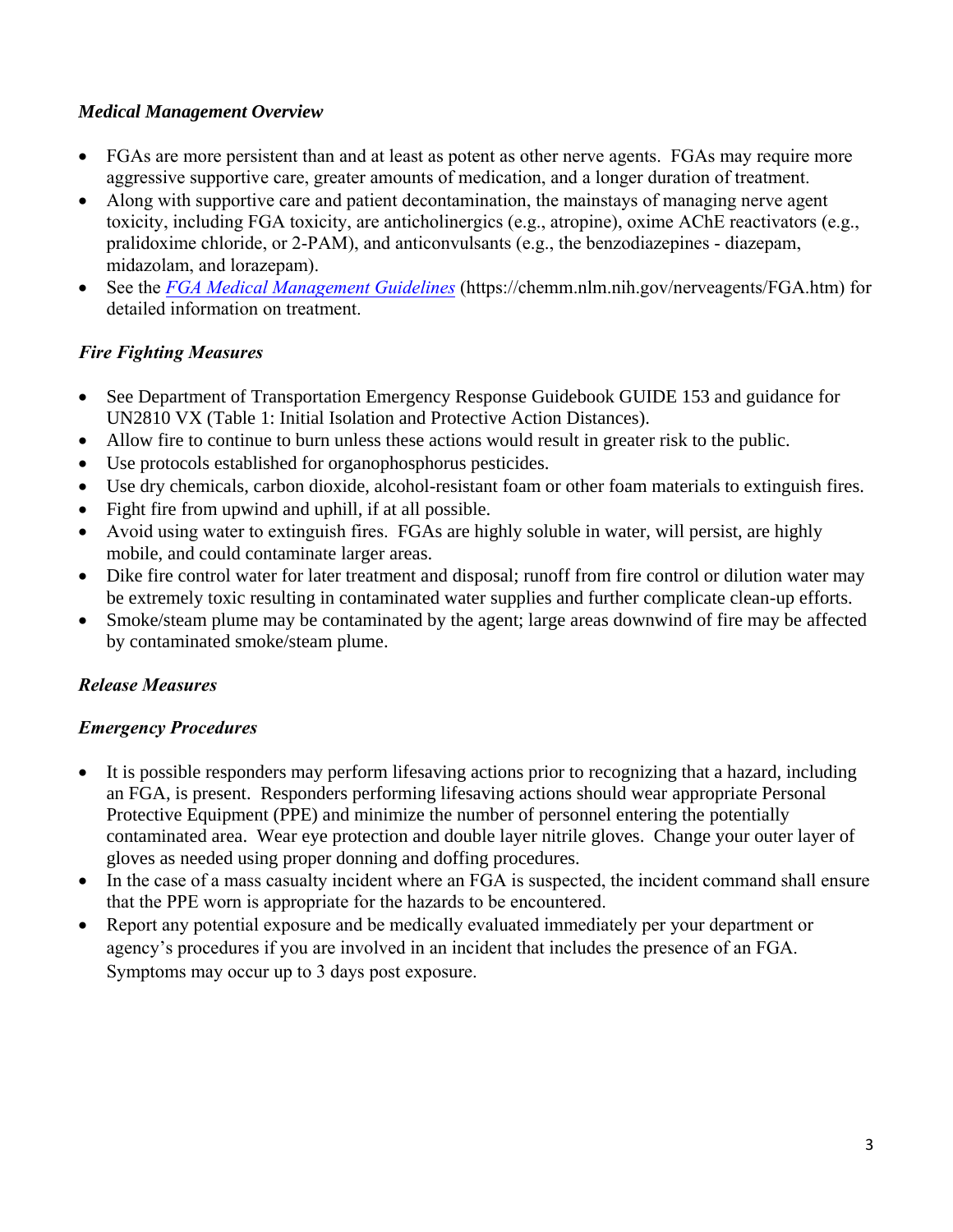#### *Protective Equipment*

#### *A hazardous materials response team, and other emergency responders as appropriate, should consider the following when responding to a known or suspected FGA incident:*

- The minimum level of protection should be positive pressure self-contained breathing apparatus (PP/SCBA) and other appropriate PPE until a hazard and risk assessment has been conducted.
- The PPE requirements for FGAs are the same as those for VX. The following levels of protection are recommended for incidents involving FGAs:
	- o Ensembles certified to National Fire Protection Association (NFPA) 1991 Vapor Protective Ensemble (Occupational Safety and Health Administration (OSHA)/ Environmental Protection Agency (EPA) Level A)
	- o Ensembles certified to NFPA 1994 Class 1 Hazardous Material and Terrorism Vapor Protective Ensemble (OSHA/EPA Level A)
	- o Ensembles certified to NFPA 1994 Class 2 Hazardous Material and Terrorism Vapor Protective Ensemble (OSHA/EPA Level B)
	- $\circ$  If chemical detection monitoring and hazard identification results confirm the contaminant identity and concentration in air, then ensembles certified to NFPA 1994 Class 3 Hazardous Material and Terrorism Protective Ensemble (OSHA/EPA Level C) can be utilized, provided the airborne concentrations are at a level appropriate for the use of a National Institute for Occupational Safety and Health (NIOSH)-approved Chemical, Biological, Radiological, and Nuclear (CBRN) Air Purifying Respirator (APR) or Powered APR (PAPR).
- When responses involve releases of chemical substances, use a hazard and risk assessment and adhere to Federal OSHA, OSHA-approved State Plan, or EPA Hazardous Waste Operations and Emergency Response (HAZWOPER) standard (depending on which applies).
- Chemical resistant boots and chemical resistant butyl rubber gloves that are at least 14 mil thickness are recommended when dermal exposure is possible. NFPA 1991- and NFPA 1994 compliant ensembles include gloves and boots that provide acceptable levels of protective performance.
- Strict adherence to appropriate PPE donning and doffing procedures is critical. Crosscontamination is a significant concern to emergency responder health and safety in incidents involving FGAs.
- Downgrading PPE levels can be considered only when the identity and concentration of the contaminant is complete and a risk assessment of dermal and inhalational exposure has been performed. Responders should follow their standard operating procedures and guidance of personnel who have conducted a thorough hazard and risk assessment such as hazardous materials technicians, WMD-CSTs, Certified Industrial Hygienists, or other allied subject matter experts.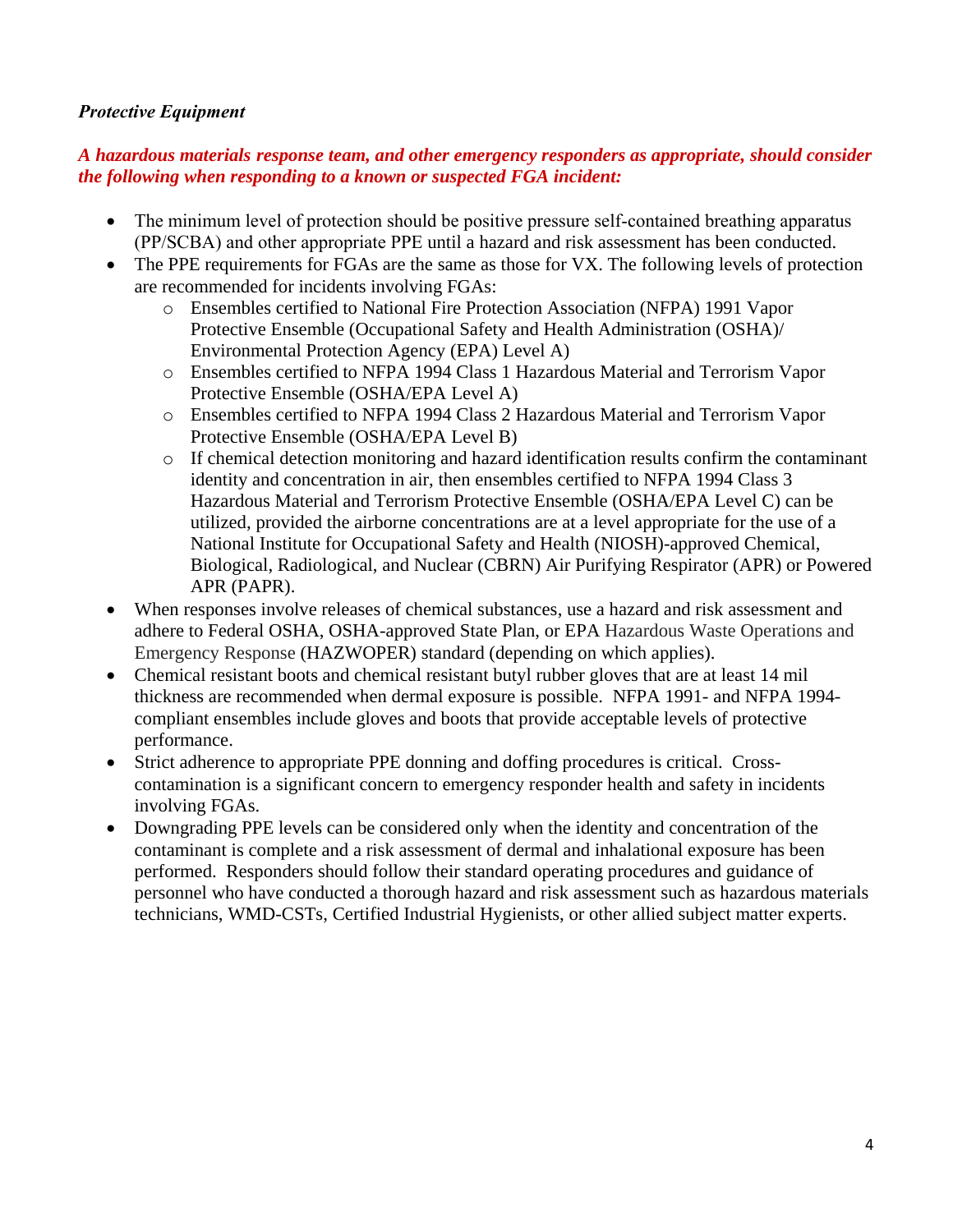## *PPE Protection Levels*

| Level A | Level A provides the greatest level of skin (fully encapsulating suit), respiratory (SCBA),<br>and eye protection when the contaminant identity or concentration is unknown. Select<br>Level A when the concentration is unknown and when there is a potential of ocular or<br>dermal exposure.                                                                                                                                                                                                                                                                                                                                                                                                                                                                                                |
|---------|------------------------------------------------------------------------------------------------------------------------------------------------------------------------------------------------------------------------------------------------------------------------------------------------------------------------------------------------------------------------------------------------------------------------------------------------------------------------------------------------------------------------------------------------------------------------------------------------------------------------------------------------------------------------------------------------------------------------------------------------------------------------------------------------|
|         | There are two NFPA standards that contain the design, performance and testing methods<br>that provide assurance that certified ensembles that provide adequate vapor protection are<br>consistent with the protective characteristics of Level A garments: NFPA 1991 Standard<br>on Vapor-Protective Ensembles for Hazardous Materials Emergencies and CBRN<br>Terrorism Incidents and NFPA 1994 Standard on Protective Ensembles for First<br>Responders to Hazardous Materials Emergencies and CBRN Terrorism Incidents (Class 1<br>ensemble). The SCBA should be certified to NFPA 1981 Standard on Open-Circuit Self-<br>Contained Breathing Apparatus (SCBA) for Emergency Services. This SCBA standard<br>contains a mandatory requirement that the unit has a NIOSH CBRN SCBA approval. |
| Level B | Level B provides the highest level of respiratory protection (SCBA) when a lesser level of<br>skin protection is required. Select Level B when the FGA concentration is unknown and<br>dermal exposure is less of a risk. Level B differs from Level A in that the chemical<br>protective garment design can be either totally encapsulating or a non-encapsulating,<br>splash-protective, chemical-resistant outer suit that provides protection against most<br>liquids but may not be airtight.                                                                                                                                                                                                                                                                                             |
|         | The SCBA should be certified to NFPA 1981 Standard on Open-Circuit Self-Contained<br>Breathing Apparatus (SCBA) for Emergency Services. This SCBA standard contains a<br>mandatory requirement that the unit has a NIOSH CBRN SCBA approval. There are two<br>NFPA ensembles that function in similar manner to Level B garments. NFPA 1994 Class<br>2 does provide an appropriate level of vapor protection. <sup>1</sup> Only the NFPA 1994 Class 2<br>garments have been tested and certified against CWA agent hazards.                                                                                                                                                                                                                                                                    |
| Level C | Select Level C when the contaminant identity and concentration are known and the<br>respiratory protection criteria factors for the use of APR or PAPR (e.g., < Immediately<br>Dangerous to Life and Health, < maximum use concentrations, and warning properties)<br>are met. Level C may be appropriate when decontaminating personnel or equipment.                                                                                                                                                                                                                                                                                                                                                                                                                                         |
|         | NFPA 1994 Class 3 provides a limited level of vapor protection and can be used with a<br>NIOSH approved CBRN APR or PAPR.                                                                                                                                                                                                                                                                                                                                                                                                                                                                                                                                                                                                                                                                      |

<sup>&</sup>lt;sup>1</sup> NFPA 1992 Standard on Liquid Splash-Protective Ensembles and Clothing for Hazardous Materials Emergencies may not provide an appropriate level of vapor protection.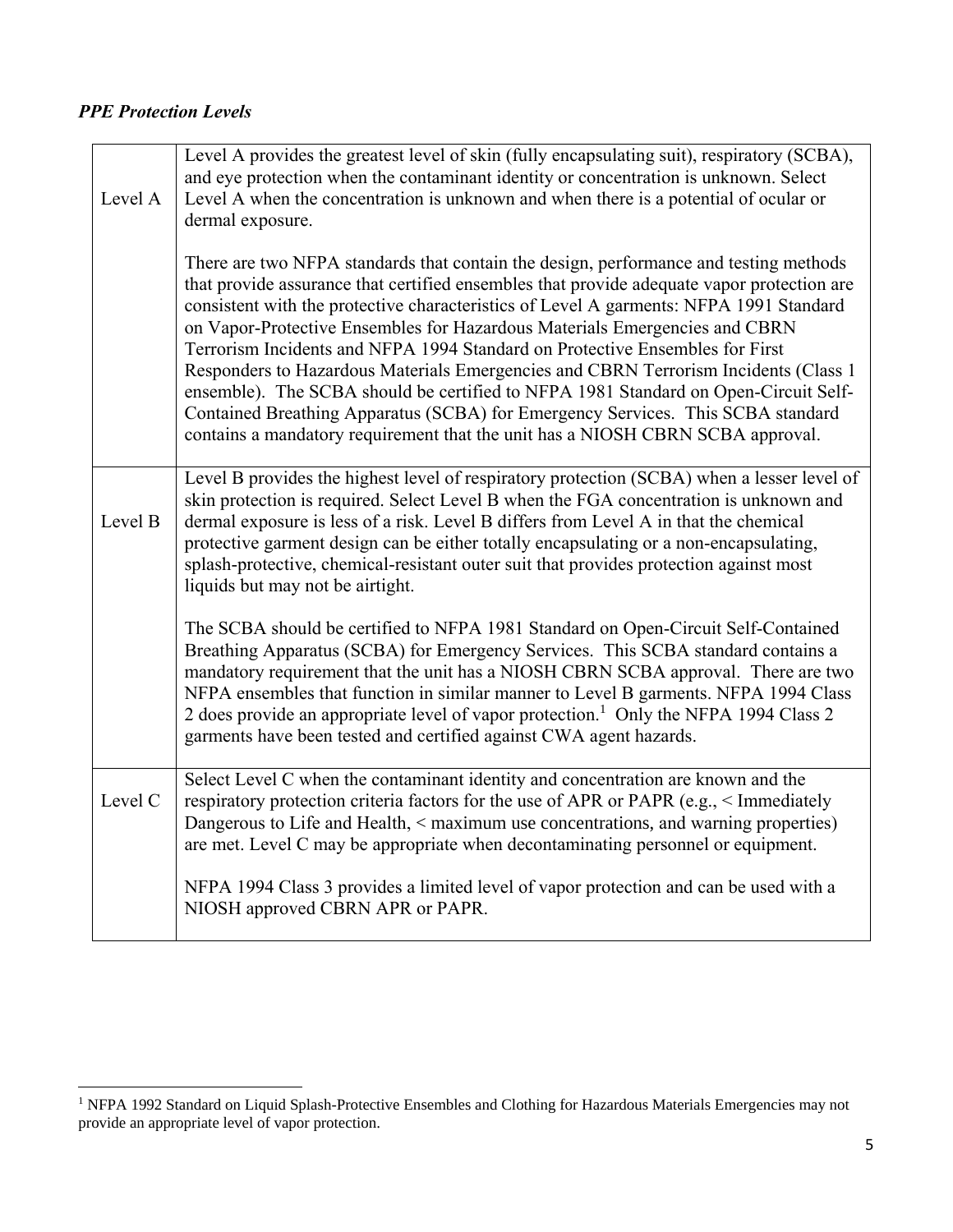## *Containment*

 Minimize waste generation and segregate types of waste (PPE, liquids, etc.). FGAs can persist for extremely long periods of time on materials and effluent liquids such as water, so treat waste materials as hazardous and extremely toxic.

## *Cleanup*

 Control water used for cleanup for later treatment and disposal. Runoff from fire control or dilution water may be extremely toxic, resulting in contaminated water supplies and further complicating clean-up efforts.

#### *Decontamination*

- Cross-contamination can occur between victims and responders. Follow established decontamination procedures.
- Avoid direct contact with runoff water because FGAs are not readily degraded by water.
- According to a statement issued by the EPA, responders generally may prioritize actions to save human lives and protect health. After imminent threats are addressed, responders should immediately take all reasonable steps to contain contamination (including decontamination runoff) and mitigate environmental consequences.

## *Emergency Decontamination of Victims and First Responders*

- Remove clothing and personal effects and place items in a plastic bag. This is a vital step to reduce ongoing and secondary exposure and can remove significant amounts of chemical contamination. Responders should pay particular attention to how clothing and personal effects are removed in order to minimize the spread of contamination.
- Contain suspected or confirmed contaminated clothing and personal effects, by tightly closing bags and double bagging in 6 mil polypropylene bags, if possible.
- Do not break the victim's skin. Cover all open wounds during the decontamination process.
- Use a paper towel, dry wipe, or other dry cloth to blot (do not wipe) any visible contamination from the skin. This dry decontamination step can be performed by victims themselves and, along with clothing removal, should be done as early as possible. Disrobing and blotting skin with a paper towel, dry wipe, or other dry cloth can remove significant amounts of chemical contamination.
- Reactive Skin Decontamination Lotion (RSDL), if available, is recommended for spot decontamination. RSDL cannot come into contact with bleach. Combustion may occur upon contact with strong oxidizing chemicals (e.g., dry chlorine products like, HTH [calcium hypochlorite powder], super tropical bleach). Do not discard used RSDL components into strong oxidizing chemicals or their containers.
- Water should be utilized per established decontamination protocols after disrobing, ideally with a high-volume, low-pressure shower, including soap if available, gentle rubbing with a soft cloth or sponge, and active drying with a clean towel after the shower. Do not delay decontamination awaiting specialized decontamination products such as soap or RSDL. FGAs can remain toxic in the wash water; treat it as contaminated waste.
- Avoid using hand sanitizer or other products containing alcohol, as they may enhance absorption of the agent and spread it over a larger area of the victim's skin. Do not use bleach to decontaminate skin.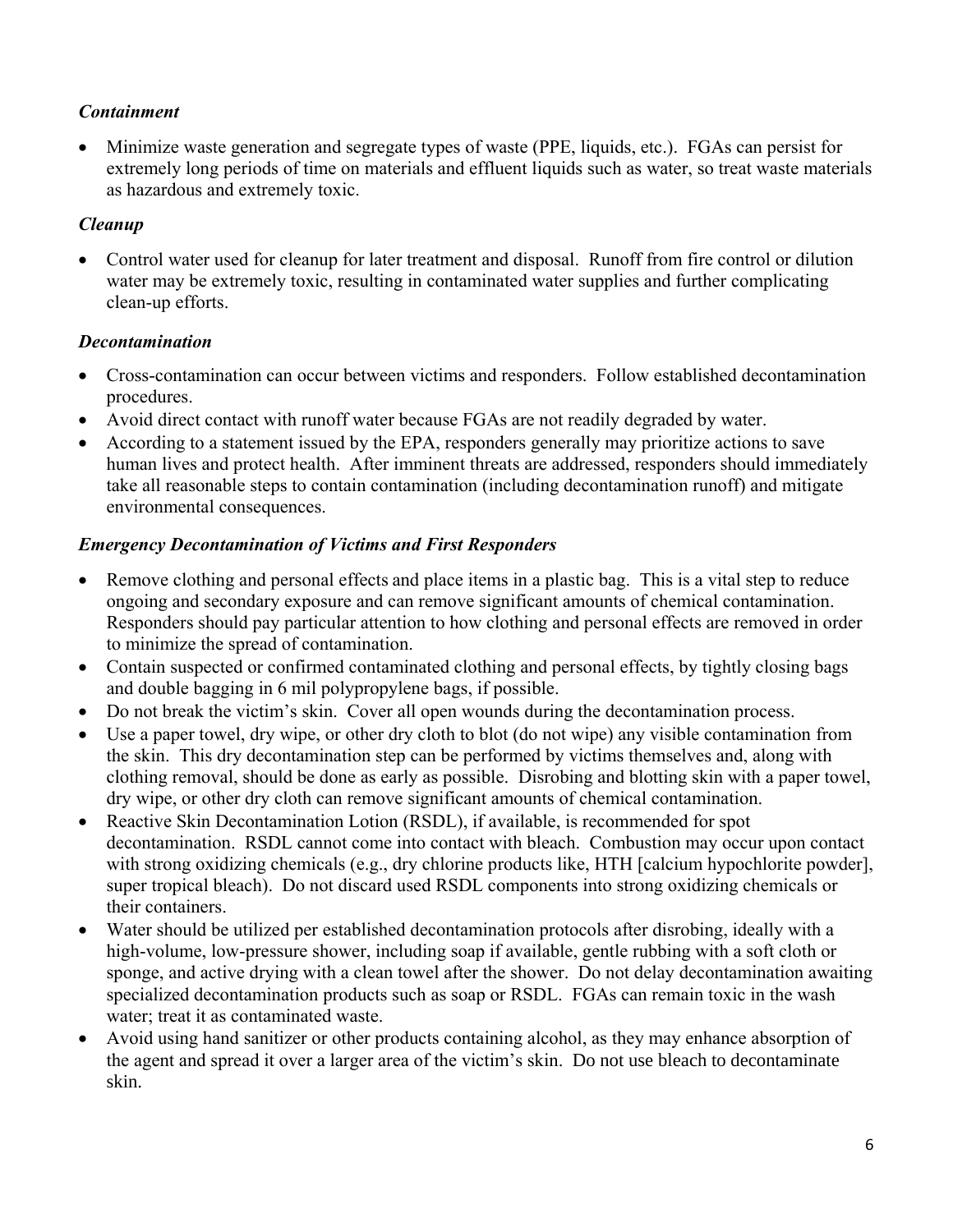#### *Caring for Victims after Emergency Decontamination*

- Move the victim to a casualty collection area where ongoing evaluation and emergency medical treatment can be provided.
- Coordination with the hospital(s) prior to transport is necessary to ensure that the hospital(s) knows the victims have been exposed to an FGA and confirm an isolation/decontamination receiving area and proper PPE are available.
- If the victim was transported without being decontaminated, the ambulance or other transport vehicle should be considered contaminated. Steps should be taken to prevent further contamination of victims and equipment.
- See the *[FGA Medical Management Guidelines](https://chemm.nlm.nih.gov/nerveagents/FGA.htm)* (https://chemm.nlm.nih.gov/nerveagents/FGA.htm) for additional information related to decontamination in a hospital setting.

#### *Technical Decontamination of Entry Teams*

- A decontamination line suitable for CWAs/FGAs for responders entering the exclusion zone should be established.
- Refer to your department or agency's standard operating procedures for technical decontamination procedures for nerve agents.
- Double bag all PPE and equipment in labeled, durable 6 mil polyethylene bags.
- All equipment that has been potentially contaminated by FGAs should be set aside; consult with experts for current decontamination or disposal recommendations.

#### *Exposure Controls/Personal Protection*

#### **Exposure Limits**

 The U.S. government has no occupational exposure data on FGAs. There are no established occupational exposure limits, Permissible Exposure Limits, or Acute Exposure Guideline Levels for FGAs, so all precautions must be taken to prevent any exposure. The recommendations in this guide are based on the reported toxicity and the chemical and physical properties of FGAs.

#### *Physical and Chemical Properties: FGA General Characteristics*

| <b>Vapor Pressure</b>     | Extremely low vapor pressure; 5 to 10 times lower than VX             |
|---------------------------|-----------------------------------------------------------------------|
| <b>Density (vapor)</b>    | Heavier than air                                                      |
| <b>Skin Absorption</b>    | Easily absorbed by the skin                                           |
| <b>Aqueous Solubility</b> | Highly water soluble                                                  |
| Soluble in                | Acetone, benzene, ethanol, methanol, chloroform, saline               |
| <b>Flash Point</b>        | Greater than 300 degrees Fahrenheit                                   |
| <b>Persistence</b>        | Can remain on environmental surfaces for days or even many months, if |
|                           | not decontaminated                                                    |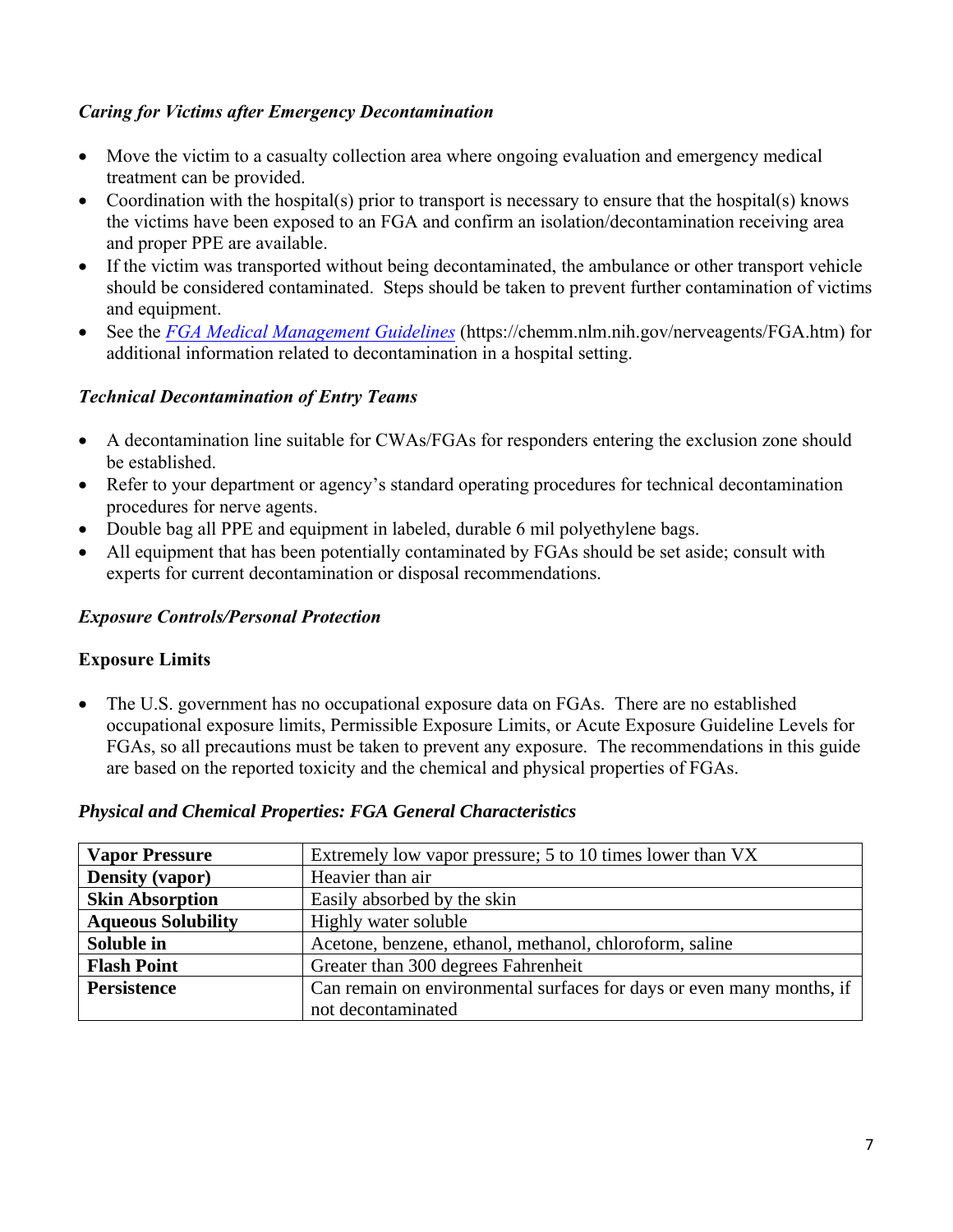#### *Toxicological Information: Exposure Routes and Health Effects*

#### **Exposure Routes**

• The most likely route of exposure is skin contact, but FGAs can also be absorbed into the body by inhalation, mucous membrane contact (eyes, nose, mouth), or ingestion. After exposure, symptoms may occur within minutes to hours or up to 3 days. Prompt administration of decontamination procedures and medical evaluation are critical.

#### **Signs/Symptoms**

 The presentation and timing of symptom onset depends on the agent, dose, and route of exposure. Regardless of the route of exposure, patients may demonstrate some combination of **SLUDGE** and **DUMBBELS**.

**SLUDGE – S**alivation, **L**acrimation, **U**rination, **D**efecation, **G**astrointestinal upset, **E**mesis

**DUMBBELS – D**efecation, **U**rination, **M**iosis**/M**uscle weakness, **B**ronchospasm**/B**ronchorrhea, **B**radycardia, **E**mesis, **L**acrimation, **S**alivation**/S**weating

Seizures, coma, and death may occur in severe exposures.

#### *Disposal Considerations: Waste Management*

- Waste management should immediately be considered when generating waste. Once the incident is determined to involve FGAs, responders should minimize waste generation and segregate types of waste (PPE, liquids, etc.). FGAs can persist for extremely long periods of time on materials and effluent liquids such as water, so treat waste materials as hazardous and extremely toxic.
- Waste should be secured for law enforcement purposes prior to disposal.
- PPE, equipment that cannot be adequately decontaminated, and other material that has been contaminated by the nerve agent should be disposed per an incident specific waste management plan which may include incineration or other approved methods.
- Once the lifesaving efforts are under control, the incident command, along with a site-specific health and safety plan, should develop a comprehensive waste management plan prior to any formal cleanup.
- Consult with experts for disposal recommendations.